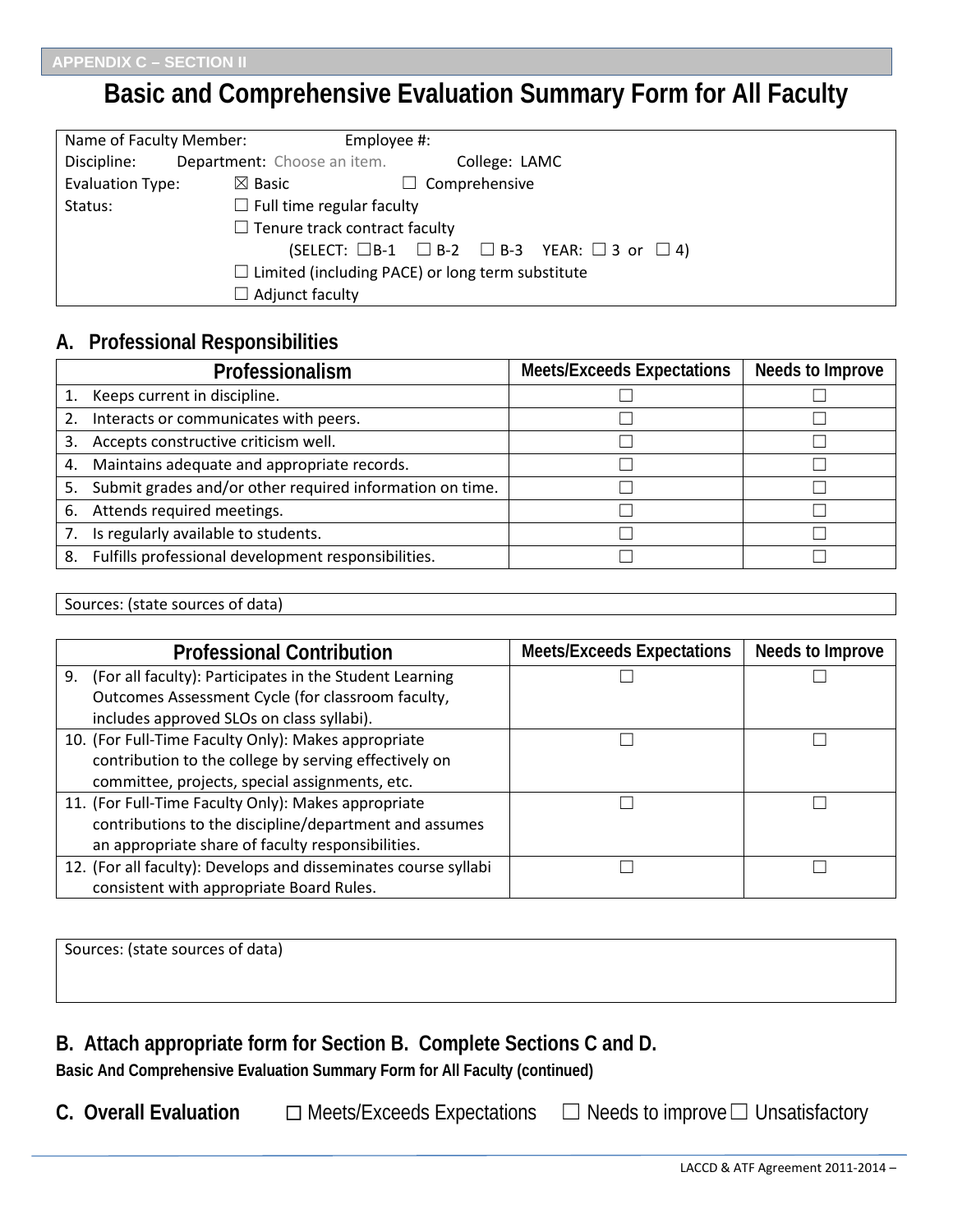**APPENDIX C – SECTION II**

#### **D. Recommendations:** Comments, and Improvement plans where applicable.

**Classroom Observations Summary:**

**Students presents: Suggestions:**

**Student Survey comments**-

**Syllabus-**

- - -

**Communication**-

- **Exclusion rosters**-
- **Office Hours**-
- **Available resources such as handouts, articles, power points** .

**Faculty Portal**-

\_\_\_\_\_\_\_

**Data Analysis**: **General Comments:**

### **E. Faculty Professional Growth Goals/Plan for next evaluation period:**

(Select signature section below based on the type of evaluation completed.)

| <b>Comprehensive Evaluation or Tenure Review</b><br><b>Signatures</b> Required as per Articles 19 and | or Peer Review Committee |      |
|-------------------------------------------------------------------------------------------------------|--------------------------|------|
| Committee Chair: Print name                                                                           | Signature                | Date |
| Dept. Rep.: Print name                                                                                | Signature                | Date |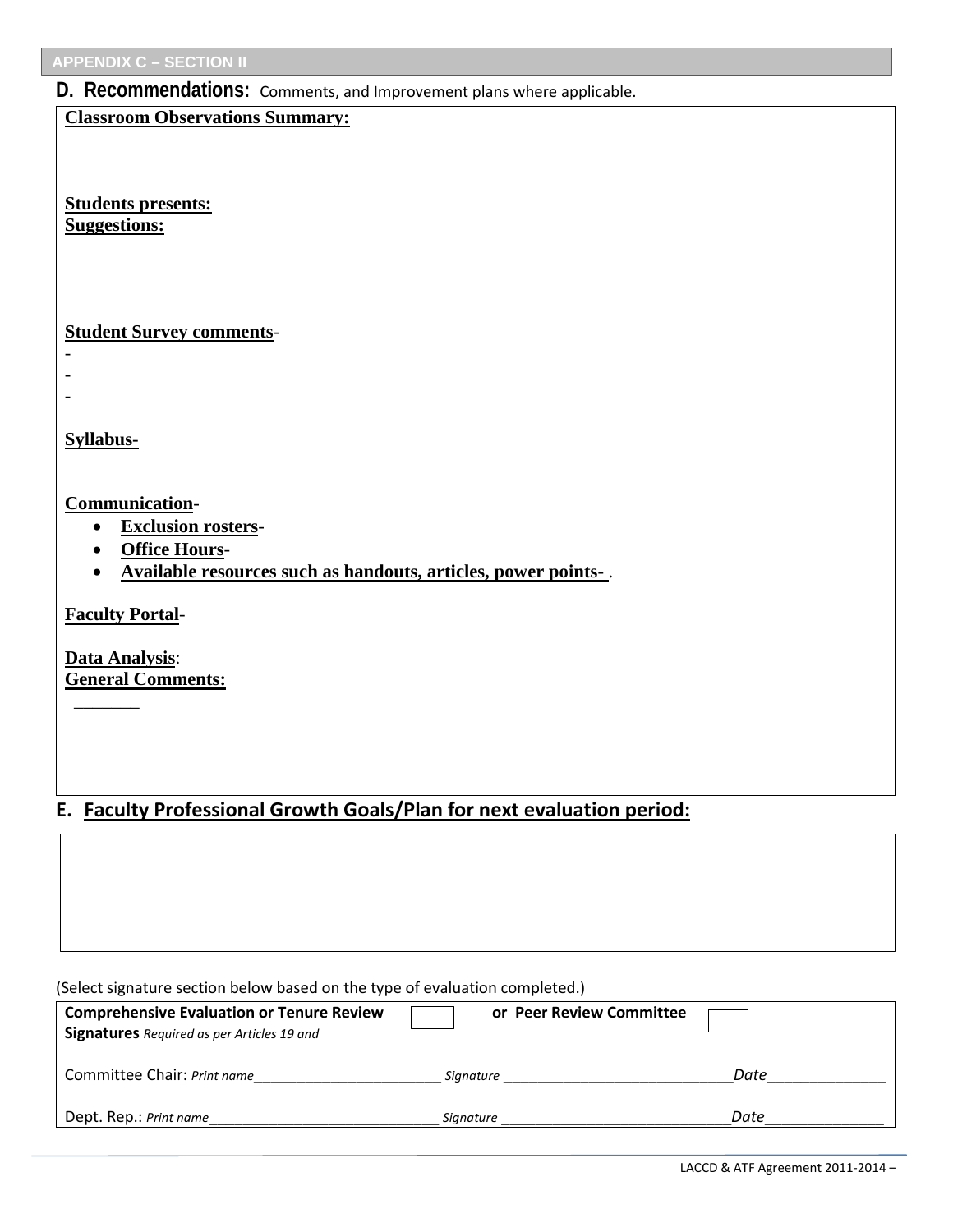| <b>APPENDIX C - SECTION II</b>  |                                                                                                                                                                                                                                                                                                                           |  |
|---------------------------------|---------------------------------------------------------------------------------------------------------------------------------------------------------------------------------------------------------------------------------------------------------------------------------------------------------------------------|--|
|                                 |                                                                                                                                                                                                                                                                                                                           |  |
|                                 |                                                                                                                                                                                                                                                                                                                           |  |
| (Tenure Review Committee Only)  |                                                                                                                                                                                                                                                                                                                           |  |
|                                 | Basic Evaluation for full-time or adjunct faculty Evaluator Signature (Department Chair or Designee) Required                                                                                                                                                                                                             |  |
|                                 |                                                                                                                                                                                                                                                                                                                           |  |
| the copy, which is filed there. | <b>Evaluee Signature Required for Basic and Comprehensive Evaluations</b><br>I have received a copy of this evaluation but my signature does not necessarily indicate my agreement. I understand<br>that any written statement I forward to the Division of Human Resources regarding this evaluation will be attached to |  |
|                                 |                                                                                                                                                                                                                                                                                                                           |  |
| Article 19.                     | If your Basic Evaluation is "less than satisfactory" you may be entitled to request a comprehensive evaluation as per                                                                                                                                                                                                     |  |

| <b>Accepted by Appropriate Vice President</b> |           |      |
|-----------------------------------------------|-----------|------|
| Print name                                    | Signature | Date |

Name of Faculty Member: \_\_\_

|    | B. Knowledge, Skill and Ability as a Classroom Instructor                      | Meets/Exceeds<br><b>Expectations</b> | <b>Needs</b><br>to |
|----|--------------------------------------------------------------------------------|--------------------------------------|--------------------|
|    |                                                                                |                                      | Improve            |
| 1. | Establishes a student-instructor relationship conducive to learning.           |                                      |                    |
| 2. | Communicates ideas clearly and effectively.                                    |                                      |                    |
| 3. | Stimulates students' interest and desire to learn.                             |                                      |                    |
| 4. | Promotes active involvement of students in learning activities.                |                                      |                    |
| 5. | Assesses students' progress regularly.                                         |                                      |                    |
| 6. | Uses class time efficiently.                                                   |                                      |                    |
| 7. | Demonstrates sensitivity in working with students with diverse backgrounds and |                                      |                    |
|    | needs                                                                          |                                      |                    |
| 8. | Meets classes at appointed hour for scheduled duration                         |                                      |                    |
| 9. | Ensures that course content is current and appropriate.                        |                                      |                    |